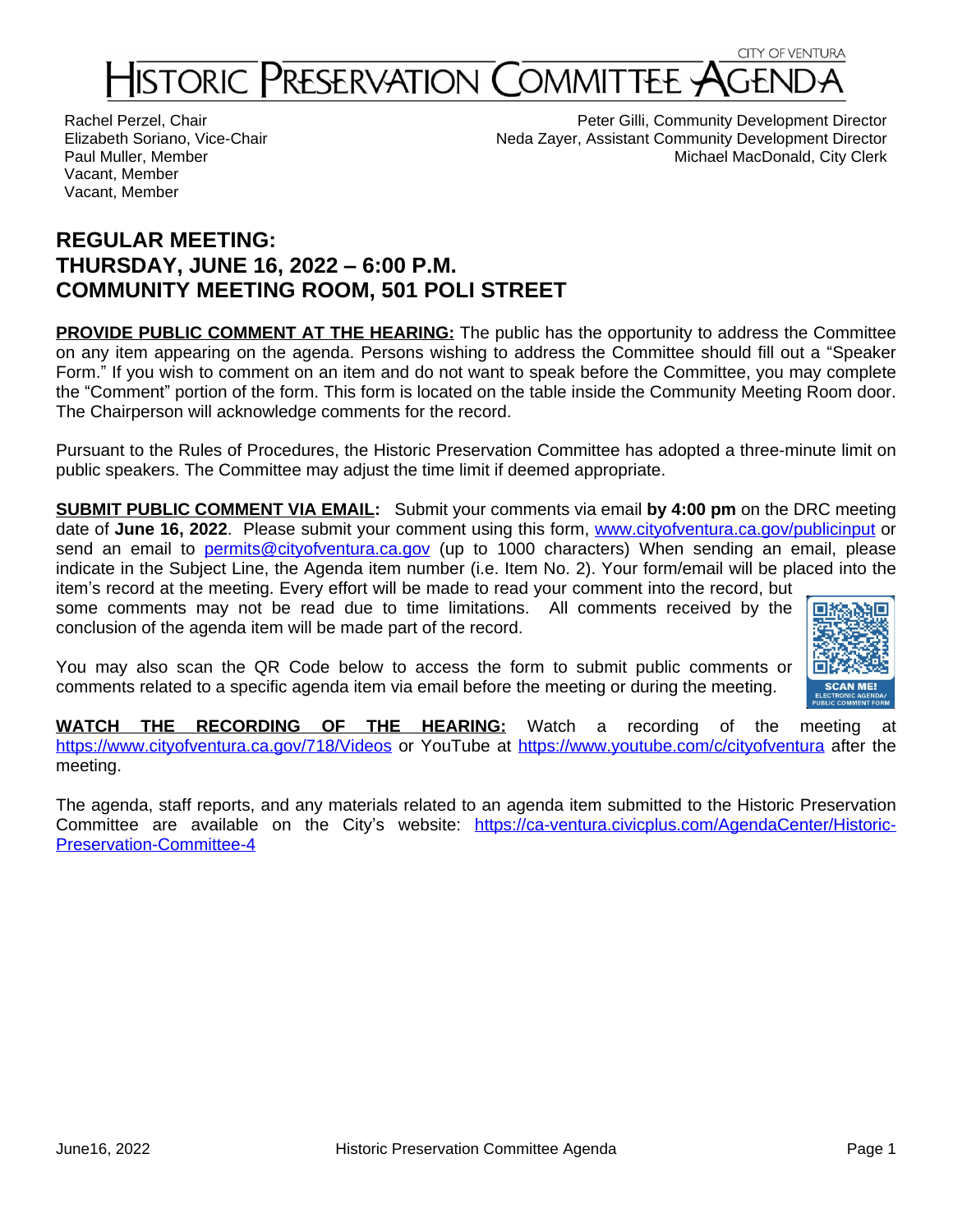# **ROLL CALL**

**PUBLIC COMMUNICATIONS –** Public Communications is the time set-aside during the Committee meetings for members of the public to address the Committee on items of Historic Preservation Committee (HPC) business other than scheduled agenda items. Persons wishing to address the Committee should fill out a speaker form prior to the Committee reaching this point on the agenda.

# **CONSENT ITEM**

**1. Approval of the Historic Preservation Committee May 12, 2022 Meeting Minutes.**

**Recommendation:** Approve, as presented. **Materials:** [minutes](https://www.cityofventura.ca.gov/DocumentCenter/View/31919/05122-HPC-Minutes---DRAFT)

#### **FORMAL ITEM**

# **2. PROJ – 15133 – Bert Shaw House Mills Act located at 1141 Poli St.**

A request for a Mills Act contract with the City to be eligible for financial incentives for improvements and maintenance to an existing local landmark called the "Bert Shaw House", on a 4,000 square foot site in the Urban General (T4.1) zone within the Downtown Specific Plan.

**Recommendation:** That the Historic Preservation Committee recommends approval to City Council.

**Staff:** Jared Rosengren, Senior Planner **Applicant:** Sandra Stone

**Materials:** [staff report](https://www.cityofventura.ca.gov/DocumentCenter/View/31918/PROJ-15133-1141-Poli-MILLS-SR), [standards](https://www.cityofventura.ca.gov/DocumentCenter/View/31925/EXHIBIT-B-Legal-Description-Sec-of-Int-standards), [timeline](https://www.cityofventura.ca.gov/DocumentCenter/View/31924/Exhibit-C-Preservation-Timeline), [tax estimate,](https://www.cityofventura.ca.gov/DocumentCenter/View/31923/Exhibit-D-Mills-Act-tax-estimate-1141-poli) public comments

# **STAFF COMMUNICATION**

# **ADJOURNMENT**

This agenda was updated and reposted on Monday, June 13, 2022 on the City website, in the Public Meetings/Agenda Center: <https://www.cityofventura.ca.gov/627/Historic-Preservation-Committee>.

Pursuant to the California Government Code, please take notice as follows: If you challenge the action described in this notice in court, you may be limited to raising issues you or someone else raised at the Public Hearing, or in written correspondence delivered to the City of San Buenaventura at, or prior to the public hearing.